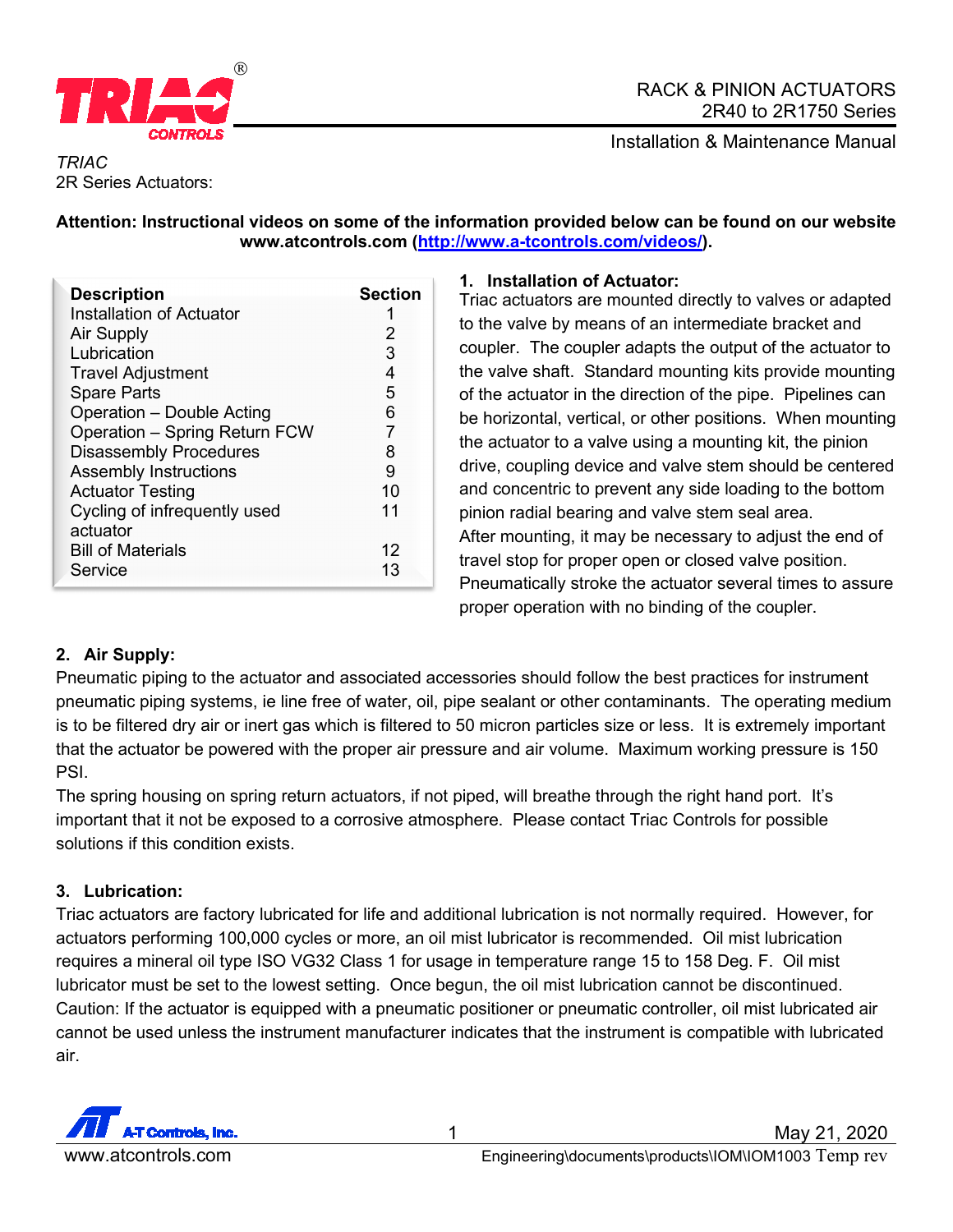

# RACK & PINION ACTUATORS 2R40 to 2R1750 Series

Installation & Maintenance Manual

# **4. Travel Adjustment:**

The Triac 2nd generation rack & pinion actuators have travel stop adjustments in both the clockwise and counterclockwise directions. The 5 degrees overtravel feature provides adjustments from -5 degrees to +5 degrees at the 0 degree clockwise position and from 85 degrees to 95 degrees at the 90 degree counterclockwise position.

All actuated valves require accurate travel-stop adjustments at both ends of the stroke to obtain optimum performance and valve seat life. The accumulation of tolerances in the adaption of actuators to valves is such that there must be a range of adjustment for both ends of the stroke to achieve the expected



performance. See the valve manufacture's IOM on how the travel should be adjusted.

- **Ball & Plug Valves** require precise adjustment at the open and closed position. This is to protect the seat from the flow media and to assure absolute shut-off in the closed position.
- **Butterfly Valves** require precise adjustment at the open and closed position. This is to assure full shutoff, to prevent disc overtravel which can damage the seat in the closed position, and to assure maximum flow in the open position.
- **Tee Assemblies,** where two valves are operated in tandem through a single operator, (3-way configuration) require precise adjustment at both ends of the stroke. This is to assure the seating of both valves.

| <b>Actuator</b><br><b>Size</b> | <b>Buna</b><br><b>Repair Kit</b><br>$-5^{\circ}$ F to<br>$175^{\circ}$ F | <b>Viton</b><br><b>Repair Kit</b><br>$0^{\circ}$ F to<br>$300^{\circ}$ F | <b>Low Temp</b><br><b>Repair Kit</b><br>$-45^{\circ}$ F to<br>$175^{\circ}$ F | <b>Spring</b><br><b>Cartridges</b><br>(each) |
|--------------------------------|--------------------------------------------------------------------------|--------------------------------------------------------------------------|-------------------------------------------------------------------------------|----------------------------------------------|
| 2R40                           | 2RKB0040                                                                 | 2RKV0040                                                                 | 2RKLT0040                                                                     | SP20040                                      |
| 2R80                           | 2RKB0080                                                                 | 2RKV0080                                                                 | 2RKLT0080                                                                     | SP20080                                      |
| 2R130                          | 2RKB0130                                                                 | 2RKV0130                                                                 | 2RKLT0130                                                                     | SP20130                                      |
| 2R200                          | 2RKB0200                                                                 | 2RKV0200                                                                 | 2RKLT0200                                                                     | SP20200                                      |
| 2R300                          | 2RKB0300                                                                 | 2RKV0300                                                                 | 2RKLT0300                                                                     | SP20300                                      |
| 2R500                          | 2RKB0500                                                                 | 2RKV0500                                                                 | 2RKLT0500                                                                     | SP20500                                      |
| 2R850                          | 2RKB0850                                                                 | 2RKV0850                                                                 | 2RKLT0850                                                                     | SP20850                                      |
| 2R1200                         | 2RKB1200                                                                 | 2RKV1200                                                                 | 2RKLT1200                                                                     | SP21200                                      |
| 2R1750                         | 2RKB1750                                                                 | 2RKV1750<br>.                                                            | 2RKLT1750<br>.                                                                | SP21750                                      |

# **5. Spare Parts:**

\*Seal Kits also available, but Complete Repair Kits are recommended

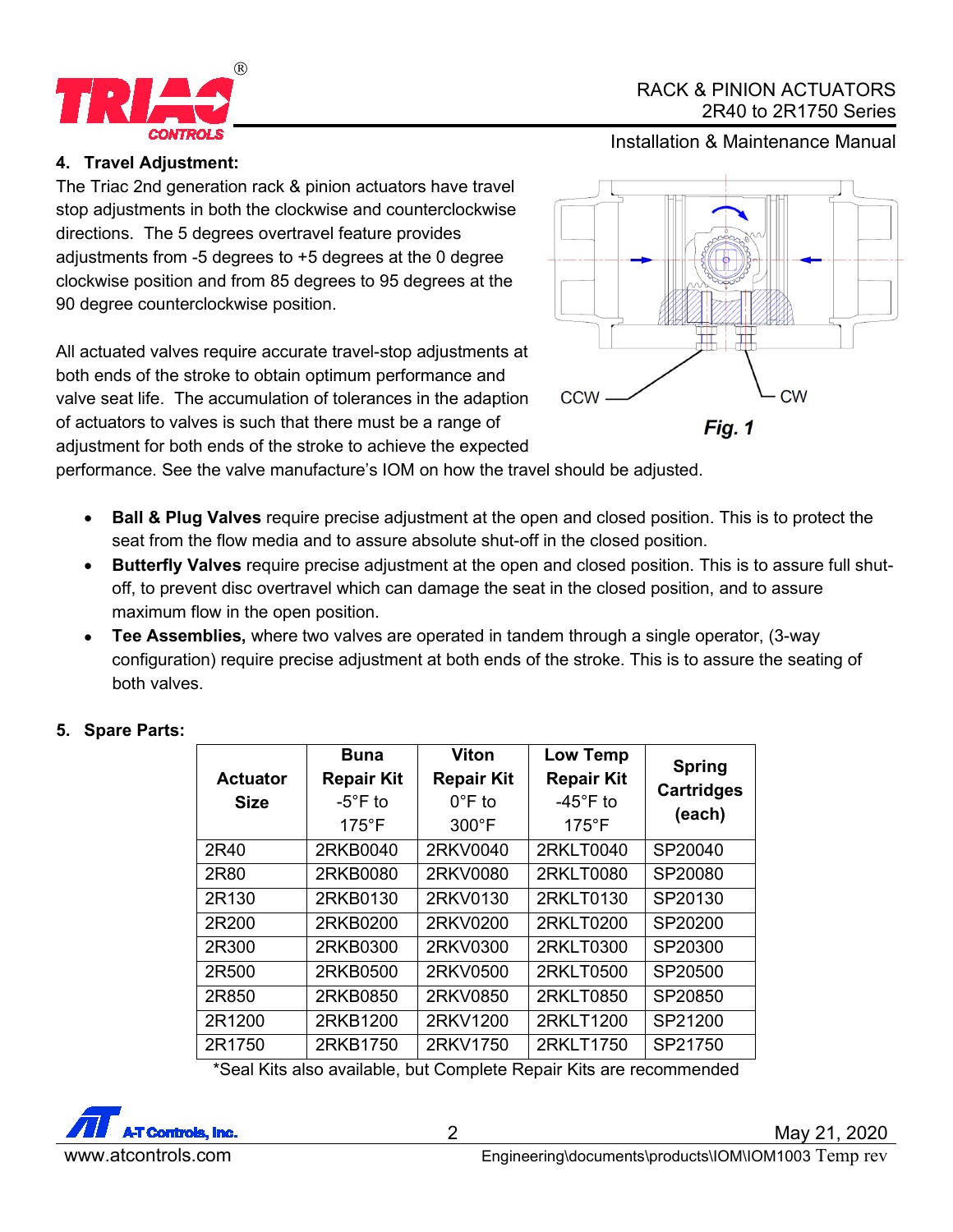

### **6. Operation – Double Acting: CCW:**

Air is supplied to Port A forcing the pistons away from each other (toward ends) which rotates the drive pinion counterclockwise and exhausts the air out of



# **7. Operation – Spring Return (Fail CW): CCW:**

Air is supplied to Port A forcing the pistons away from each other (toward ends), which rotates the drive pinion counterclockwise, compresses the springs and exhausts air out of Port B.

# **CW:**

Air is supplied to Port B forcing the pistons toward each other (toward center) which rotates the drive pinion clockwise and exhausts the air out of Port A.



# **FAIL CW:**

Air failure (loss of pressure) allows the compressed springs to force pistons toward each other (toward center), which rotates the drive pinion clockwise and exhausts air out of Port A.



\*(Unit is capable of failure in counterclockwise direction by reversing pistons inside of housing.)



3 May 21, 2020 www.atcontrols.com error Engineering\documents\products\IOM\IOM1003 Temp rev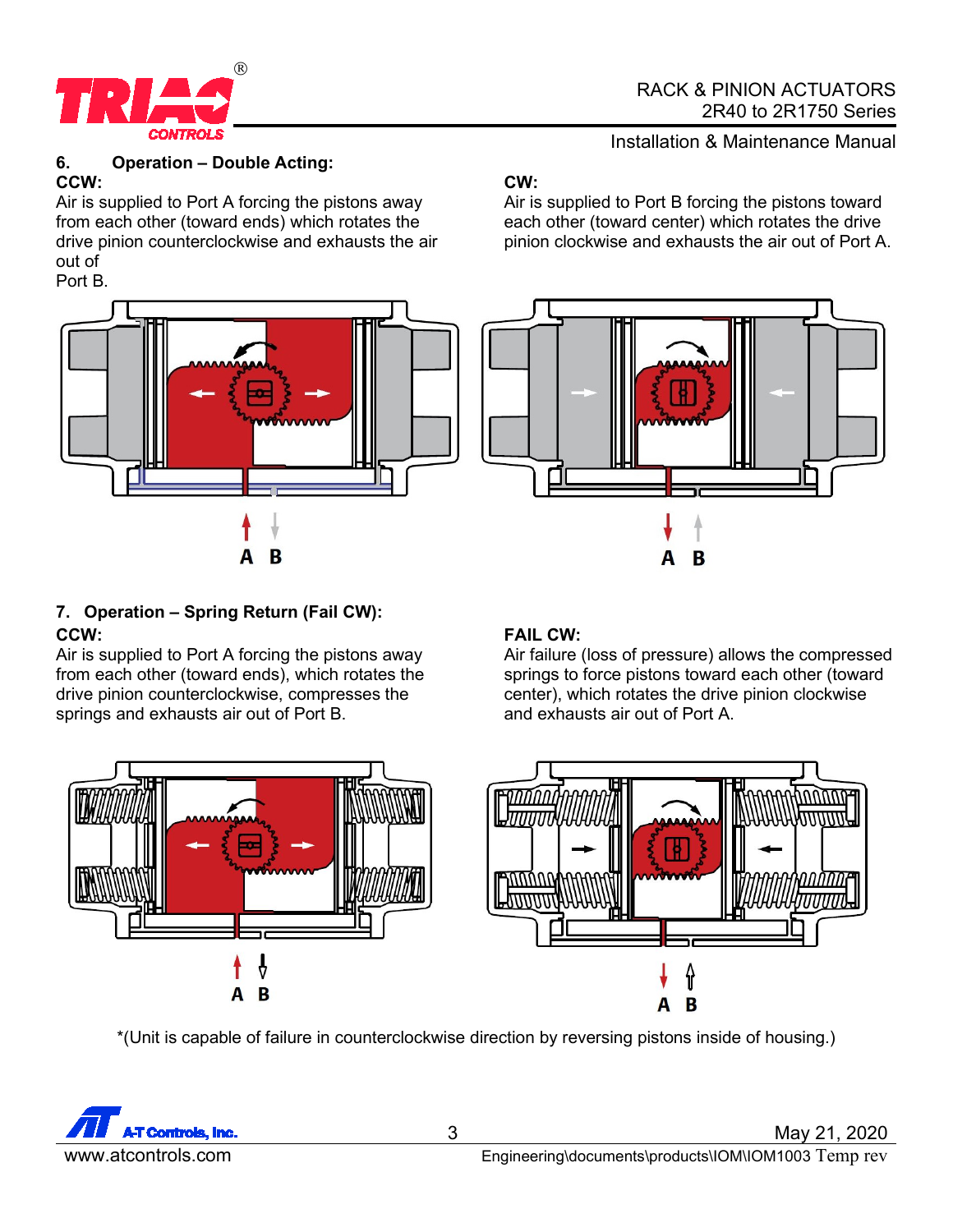

#### **8. Disassembly Procedures:**

## **CAUTION**

*Before removing any components of the actuator, ensure that all pneumatic and electrical power supplies are disconnected.*

## **8.1 Removal of Travel Stops:**

Disconnect air supply and electric to de-pressure the actuator. Release the lock nuts and unscrew both travel stops and seals, which are located at the top of the actuator body on the side. In the case of spring return valves make sure that the actuator is in the failed position before removing the actuator

### **8.2 Removal of End Caps:**

### *Spring Return Units:*

Loosen all end cap bolts evenly, to allow the springs to push the end caps out from the body. The springs are contained on spools and the tension will be relaxed when the end cap is removed. Always use caution when removing springs.

### *Double Acting Units:*

Loosen and remove the end cap bolts evenly on both end caps. Using a rubber mallet rotate the end cap slightly, gaining access to the edges of the end cap. Use the rubber mallet to remove the end cap evenly.

### **8.3 Removal of Pistons:**

Rotate the pinion using a wrench to drive the pistons apart until they are free of the actuator body.

### **8.4 Removal of Pinion:**

Remove the snap ring, thrust washer and thrust bearing from the top of the pinion. Carefully remove the pinion from the cylinder body through the bottom. The travel stop cam will not fit through the bottom bore. It will slip off the pinion prior to the pinion removal. Take care to ensure the pinion does not damage the body.

#### **9. Assembly Instructions**

#### **9.1 Inspection:**

Check that all components are clean and have not been damaged. Triac recommends that all Orings, Bearings, Washers, etc are replaced using only Triac replacement parts.

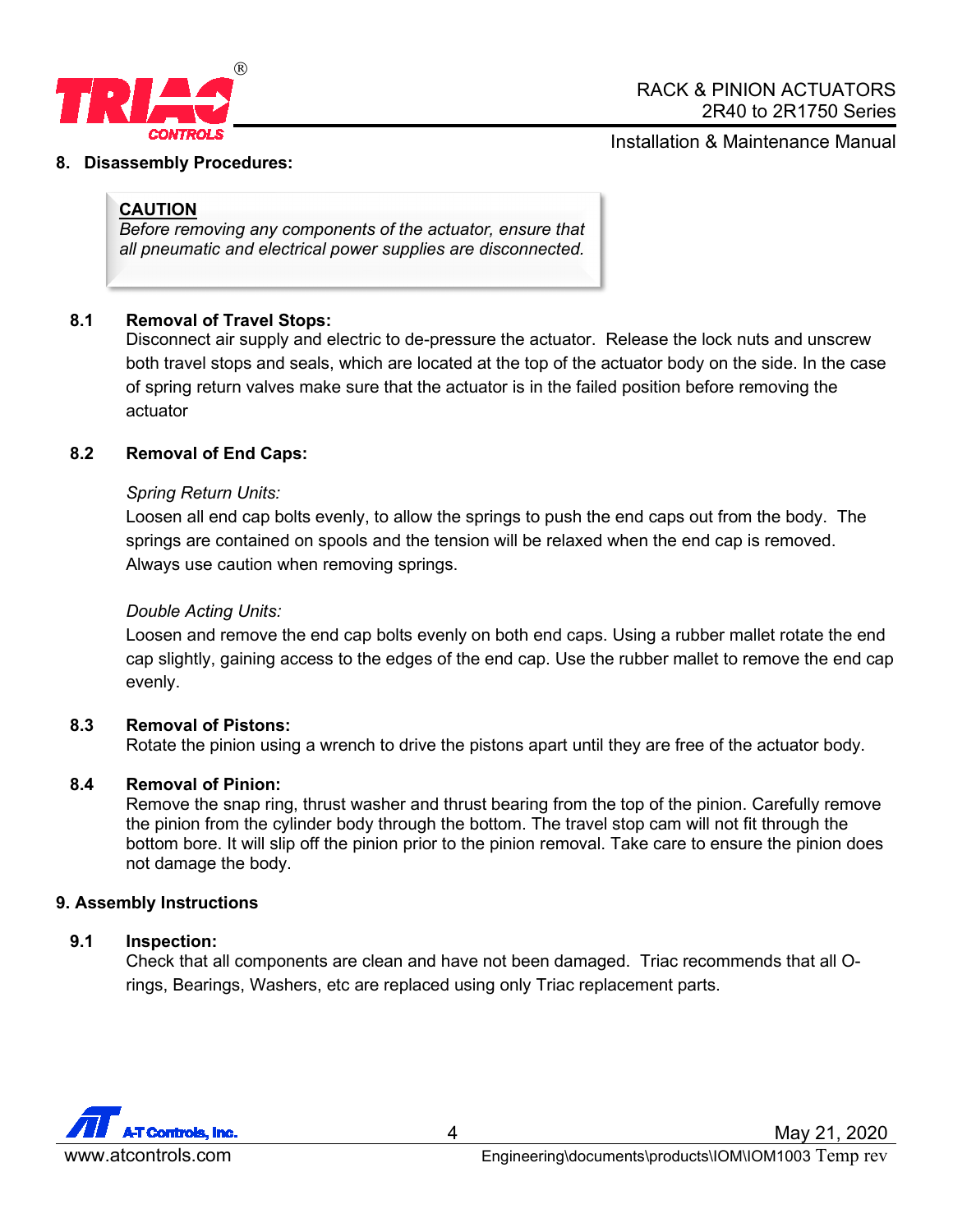

## **9.2 Installing the Pinion:**

Lightly grease the pinion, o-ring grooves and guide bushing groove of the pinion and pinion o-rings with multi-purpose grease. Install the top bearing into the actuator body bearing bore. Fit the top oring into the top pinion groove. Fit the bottom guide bushing into the bottom pinion groove. Slip the bottom o-ring into the bottom pinion groove. Carefully insert the pinion into the body until the top of the Pinion is inside the body cylinder. Fit the travel stop cam over the top of the pinion and slide it down until it is engaged with the pinion. (Note: The travel stop cam will engage with the pinion in only one position.)

Gently push the pinion up through the body making sure the bottom guide bushing, bottom o-ring & top o-ring stay in their grooves. With the pinion in this position install the thrust bearing washer, the thrust washer and lastly the snap ring. Make sure the snap ring fits properly in the groove.

### **9.3 Alignment of Pinion for Correct Piston Installation:**

Rotate the pinion to the position shown in Fig. 5 (When viewed from the slot at the top of the pinion) ensuring that the machined stop flats are in the correct orientation.

### **9.4 Installing the Pistons:**

Lightly grease the piston o-rings, piston backup ring & guide plate with multi-purpose grease & fit the o-rings, backup ring & guide plate into their respective grooves on the piston. Liberally grease the actuator body bore and the piston rack. Insert the pistons into the bore, one piston in each end with the teeth facing each other (see Figures 2, 3 & 4). (Note: The position of the Piston determines the fail rotation of the actuator).

Push both pistons together until they are both in contact with the pinion, so that when the pinion is rotated (Clockwise for FCW, Counter Clockwise for FCCW) the

pistons are drawn together. When the pistons are together and the racks are correctly engaged with the pinion, the top pinion drive flats should be several degrees past perpendicular to the body for FCW, parallel to the body for FCCW.

# **9.5 Installing the Travel Stops:**

With the pistons together, screw in the corresponding travel stop assembly complete with nut, washer and seal until it comes into contact with the pinion. Rotate the pinion 90 degrees to drive the pistons apart and screw in the other travel stop until it comes into contact with the pinion. After the end caps are installed (see below) final adjustment is easily made when the actuator has been mounted to its valve, damper or other device, depending on individual requirements. Ensure the nuts are tightened against washer and seal.









Fig. 5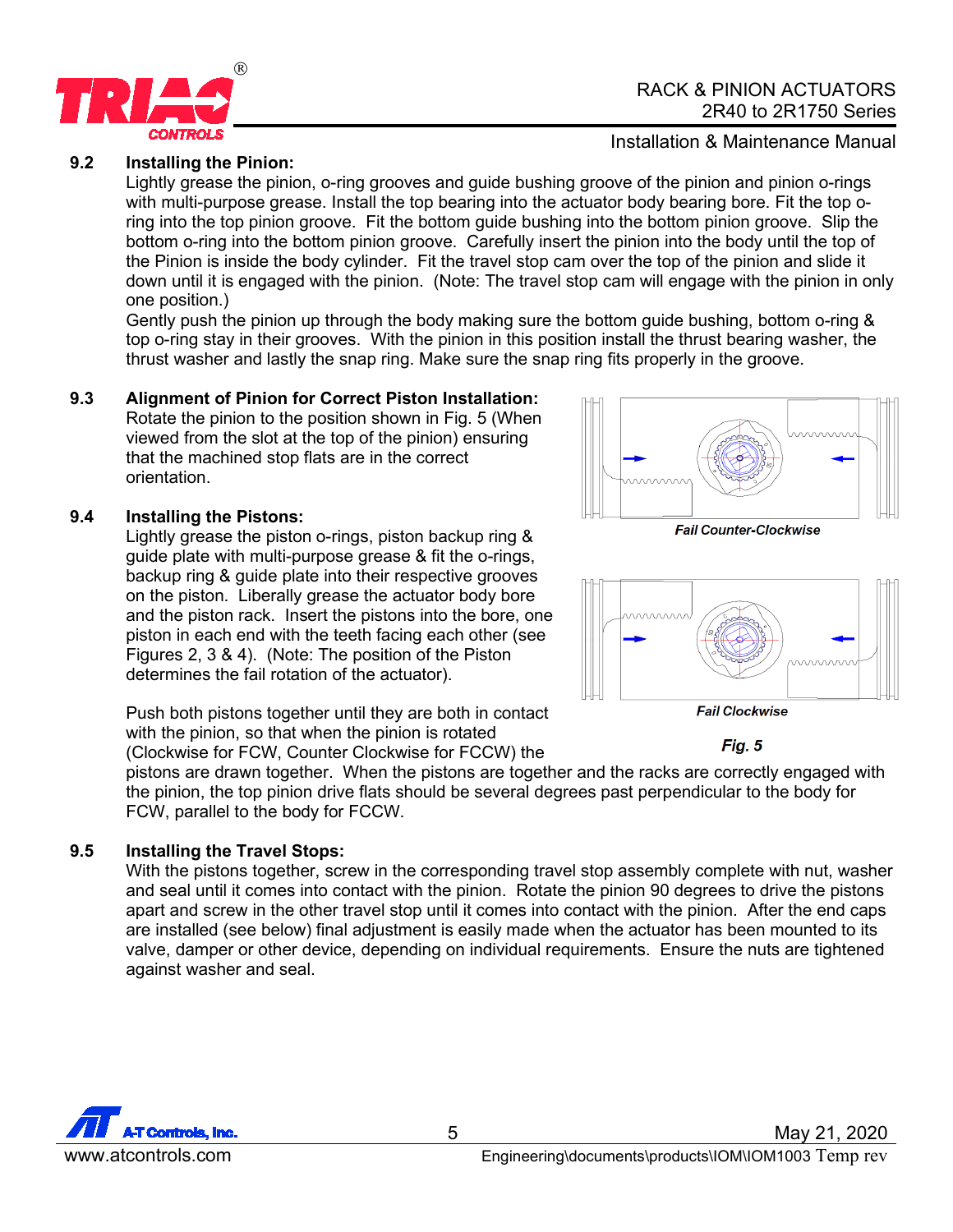

#### **9.6 End Cap Installation:**

Installation & Maintenance Manual

With the pistons together, lightly grease the end cap o-rings with multi-purpose grease. Grease the ends of the body bore and the end caps. Install the o-rings into the groove in the end caps.

#### *Spring Return Unit*

Install the correct number of springs for the desired torque output. Place the springs into the pockets of the piston and end cap. Balance the springs across the Pistons.



#### **10. Testing:**

Using compressed air at 80psi-100psi, check the seal areas with soapy water and ensure no bubbles are produced and that the pinion rotates smoothly over its full travel.

## **11. Cycling of infrequently used or stored actuators:**

Actuators that are not in current use for at least a 3 month period, should be cycled a minimum of ten times. The seal manufacturers recommend this procedure to prevent pre-set of the seals.

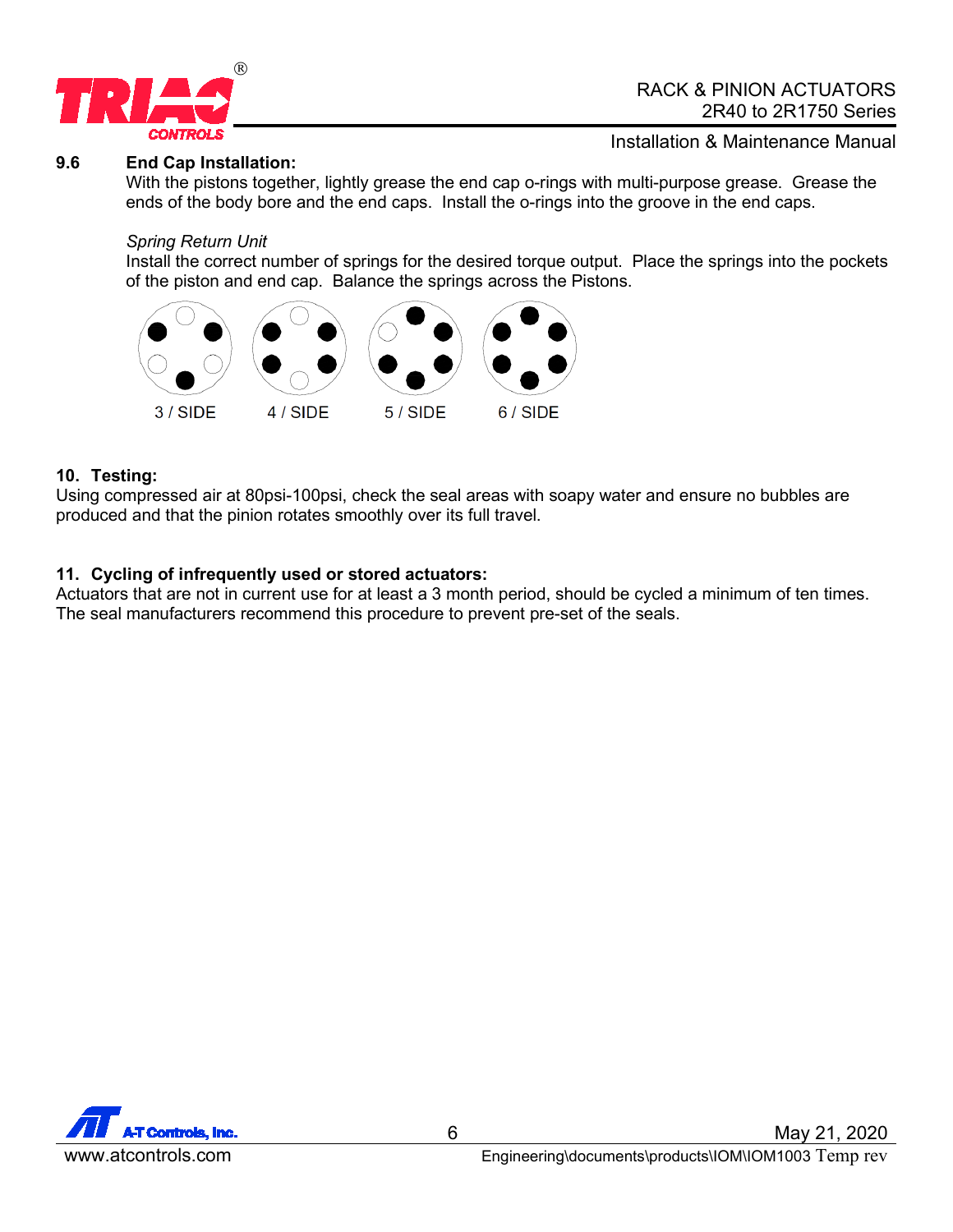

# RACK & PINION ACTUATORS 2R40 to 2R1750 Series

# Installation & Maintenance Manual





|                | <b>Description</b>        | Qty            | <b>Material</b>     | <b>Remarks</b>                   |
|----------------|---------------------------|----------------|---------------------|----------------------------------|
| $\mathbf{1}$   | Cylinder Body             |                | Aluminum            | <b>Hard Anodized</b>             |
| $\overline{2}$ | Drive shaft/Pinion        |                | Steel               | <b>Electroless Nickel Plated</b> |
| 3              | Bottom Pinion Bushing***  | 1              | <b>Nvlon</b>        |                                  |
| 4              | Bottom Pinion O-Ring***   | 1              | Nitrile Buna        |                                  |
| 5              | <b>Travel Stop Cam</b>    | 1              | SCM <sub>21</sub>   | <b>Phosphate Coated</b>          |
| 6              | <b>Travel Stop Washer</b> |                | <b>PTFE</b>         |                                  |
| $\overline{7}$ | Top Pinion Bushing***     |                | Nylon               |                                  |
| 8              | Top Pinion O-Ring***#     | 1              | <b>Nitrile Buna</b> |                                  |
| 9              | Pinion Teflon Washer***   | 1              | <b>RTFE</b>         |                                  |
| 10             | Pinion SST Washer***      |                | 304 SST             |                                  |
| 11             | Snap Ring***              | 1              | Steel               | <b>Electroless Nickel Plated</b> |
| 12             | Piston                    | $\overline{2}$ | Die Cast Aluminum   | Dichromate Dipped                |
| 13             | Guide Plate***            | $\overline{2}$ | Nylon               |                                  |
| 14             | Piston O-Ring***#         | $\overline{2}$ | Nitrile Buna        |                                  |
| 15             | Piston Guide Band***      | $\overline{2}$ | <b>PTFE</b>         |                                  |
| 16             | End Cap O-Ring***#        | $\overline{2}$ | Nitrile Buna        |                                  |
| 17             | <b>Hole Sealant</b>       | $\overline{2}$ | Nitrile Buna        |                                  |
| 18             | End Cap                   | $\overline{2}$ | Die Cast Aluminum   | <b>Epoxy Coated</b>              |
| 19             | End Cap Bolts             | 8              | 304 SST             |                                  |
| 20             | <b>Travel Stop Bolt</b>   | $\overline{2}$ | 304 SST             |                                  |
| 21             | <b>Travel Stop Nut</b>    | $\overline{2}$ | 304 SST             |                                  |
| 22             | <b>Travel Stop Washer</b> | $\overline{2}$ | 304 SST             |                                  |
| 23             | Travel Stop O-Ring***#    | $\overline{2}$ | Nitrile Buna        |                                  |
| 24             | Spring Cartridge          | Varies         | <b>Spring Steel</b> | <b>Epoxy Coated</b>              |
| 25             | Dust Plug                 | $\overline{2}$ | Polyethylene        |                                  |
| 26             | Position Indicator        | 1              | Polyethylene        |                                  |

\*\*\* Parts included in Repair Kit *(Recommended)* # Parts included in Seal Kit